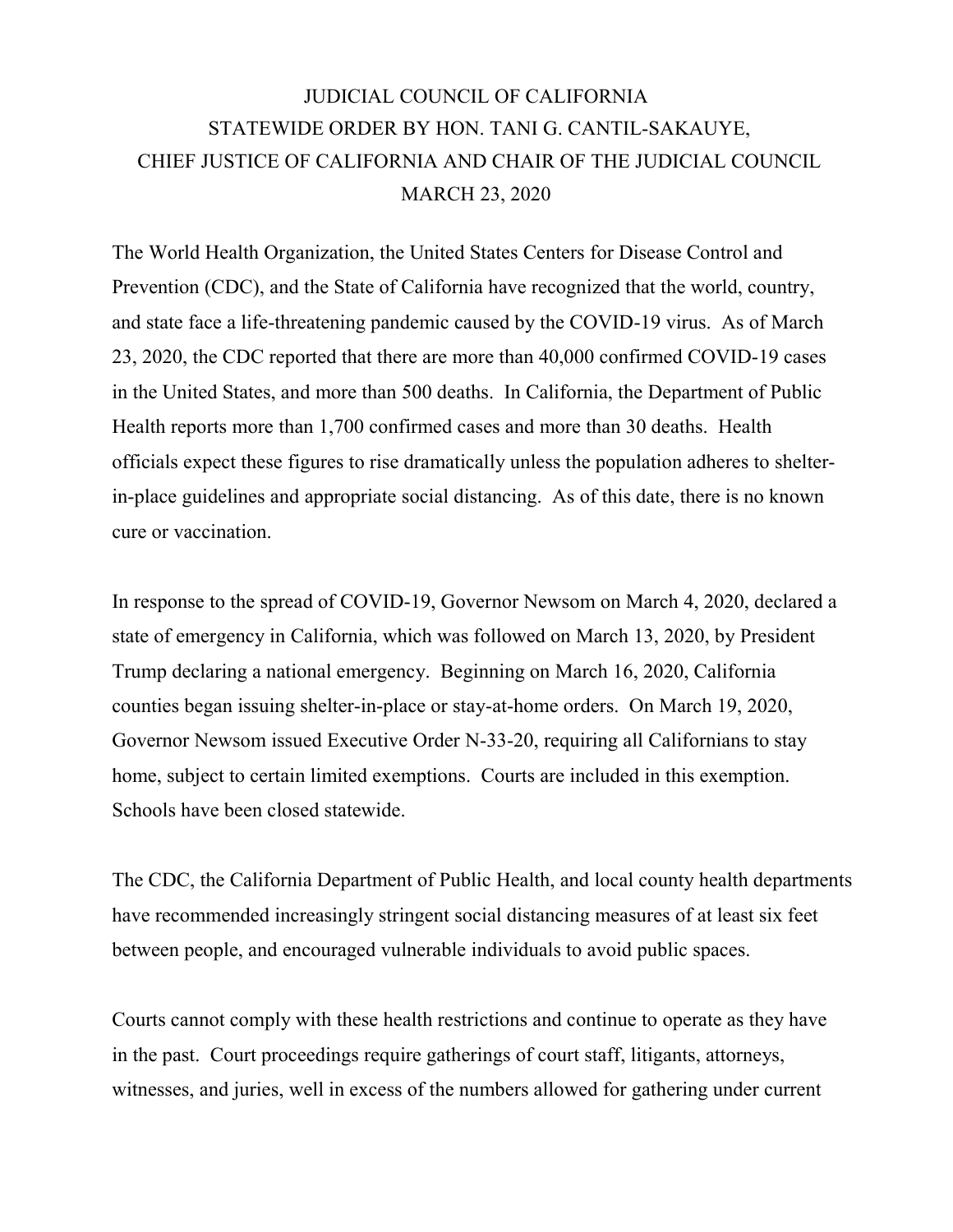executive and health orders. Many court facilities in California are ill-equipped to effectively allow the social distancing and other public health requirements required to protect people involved in court proceedings and prevent the further spread of COVID-19. Even if court facilities could allow for sufficient social distancing, the closure of schools means that many court employees, litigants, witnesses, and potential jurors cannot leave their homes to attend court proceedings because they must stay home to supervise their children. These restrictions have also made it nearly impossible for courts to assemble juries.

Pursuant to my authority under the California Constitution, article VI, section 6 and Government Code section 68115, and after careful consideration, balancing the constitutional due process rights of parties in both criminal and civil proceedings with the health and safety of these parties, the public, court staff, judicial officers, attorneys, witnesses, jurors, and others present at these proceedings, among other considerations, I find good cause to order that:

- 1. All jury trials are suspended and continued for a period of sixty (60) days from the date of this order. Courts may conduct such a trial at an earlier date, upon a finding of good cause shown or through the use of remote technology, when appropriate.
- 2. The time period provided in Penal Code section 1382 for the holding of a criminal trial is extended for a period of sixty (60) days from the date of this order. Courts may conduct such a trial at an earlier date, upon a finding of good cause shown or through the use of remote technology, when appropriate.
- 3. The time period provided in Code of Civil Procedure sections 583.310 and 583.320 for the holding of a civil trial is extended for a period of sixty (60) days from the date of this order. Courts may conduct such a trial at an earlier date, upon a finding of good cause shown or through the use of remote technology, when appropriate.
- 4. All superior courts are authorized under rule 10.613(i) of the California Rules of Court to adopt any proposed rules or rule amendment that is intended to address the impact of the COVID-19 pandemic to take effect immediately, without advance circulation for 45 days of public comment. A court adopting any such rule change must provide a copy to Judicial Council staff and post notice of the change prominently on the court's website, along with the effective date of the new or